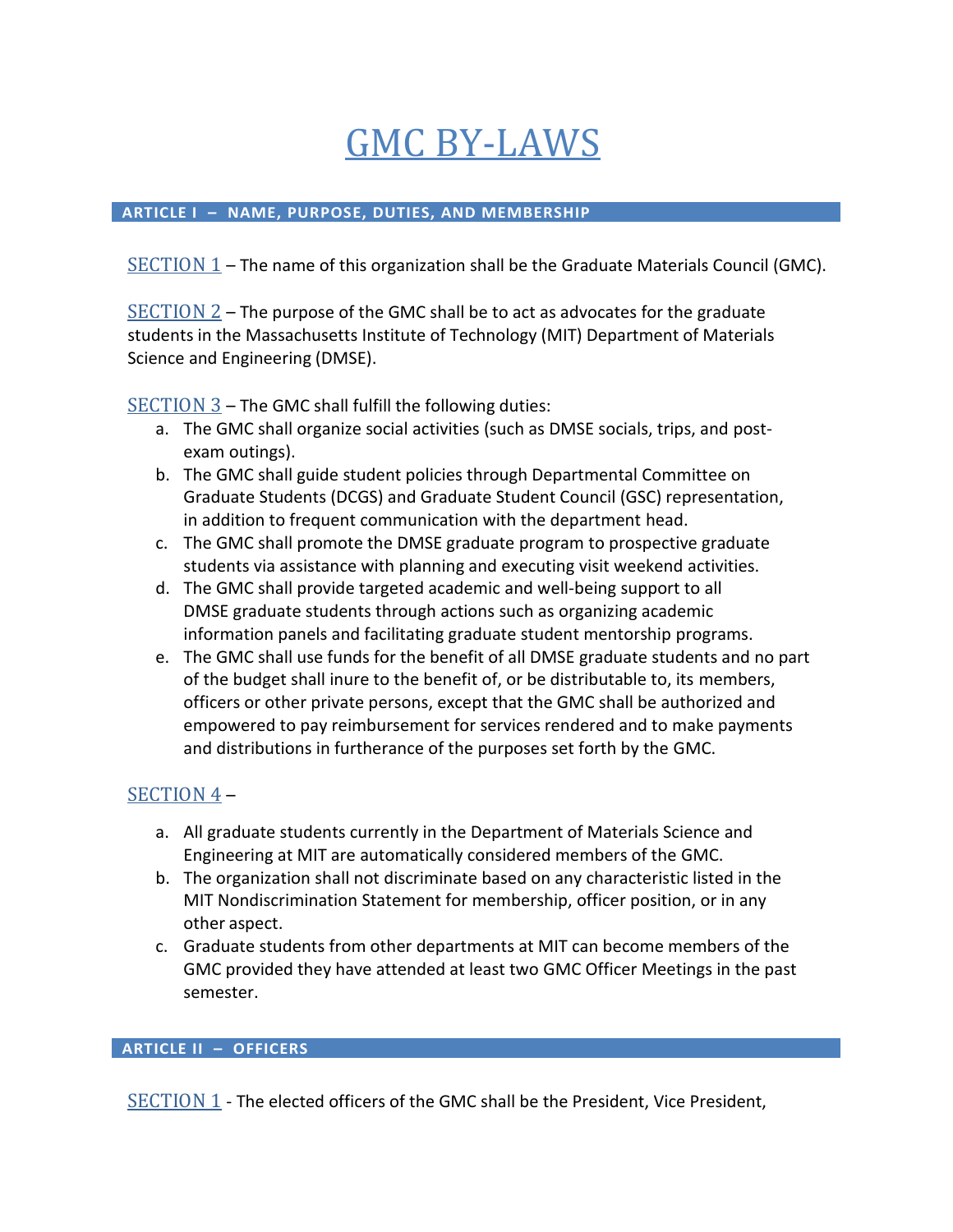Secretary, Treasurer, Athletics Chair, Academic Committee, Social Committee, Alumni Committee, Coffee Hour Committee, DCGS Representatives, MRS President, Outreach Committee, Public Service Chair, Sustainability Chair, Well-being Chair, GSC Representatives, and Diversity, Equity, and Inclusion Chair. If an officer position is unfilled, the President may delegate the duties associated with that position to other GMC officers. All officers are responsible for assisting in the execution of events by other officers, as directed by the Secretary.

SECTION 2 - In addition to maintaining the records of their offices to be turned over to their successors, the duties of the officers shall be as follows:

#### *a. President*

- i. The President shall be the official representative of the GMC to any other organizations, the Association of Student Activities, and to MIT, except to the Graduate Student Council.
- ii. The President shall be a currently enrolled MIT graduate student in DMSE.
- iii. The President shall hold no office in the GMC other than that of President.
- iv. The President shall preside over all GMC Officer Meetings, determine the time of these meetings, and publicize meeting dates to all GMC members.
- v. The President retains the authority to form committees, suggest members to those committees, and serve as voting member of all committees.
- vi. The President shall faithfully execute their office in accordance with these By- Laws and ensure that all other GMC officers likewise perform their duties in accordance with these By-Laws.
- vii. In the case of resignation of any other GMC officer, the President shall call and hold a special election to fill the remaining term of the vacant office.
- viii. The President shall be responsible for coordinating with the DMSE Academic Office regarding prospective student visit weekend activities.
- ix. The President may delegate specific tasks to GMC officers, including the temporary fulfillment of responsibilities assigned to other GMC Officers who are absent or unable to satisfy their commitments.

# *b. Vice President*

- i. The Vice President shall assume and fulfill all duties of the President in the absence or resignation of the President. In the case of resignation by the GMC President, the Vice President shall succeed the office of President for the remainder of the term.
- ii. The Vice President shall serve as first assistant to the President and accept, as directed by the President, specific GMC responsibilities.
- iii. The Vice President shall serve as voting member of all committees.
- iv. The Vice President shall be responsible for upkeep and decoration of the graduate student portion of the DMSE lounge including occasional acquisition of new content for use by all graduate students of DMSE as determined by the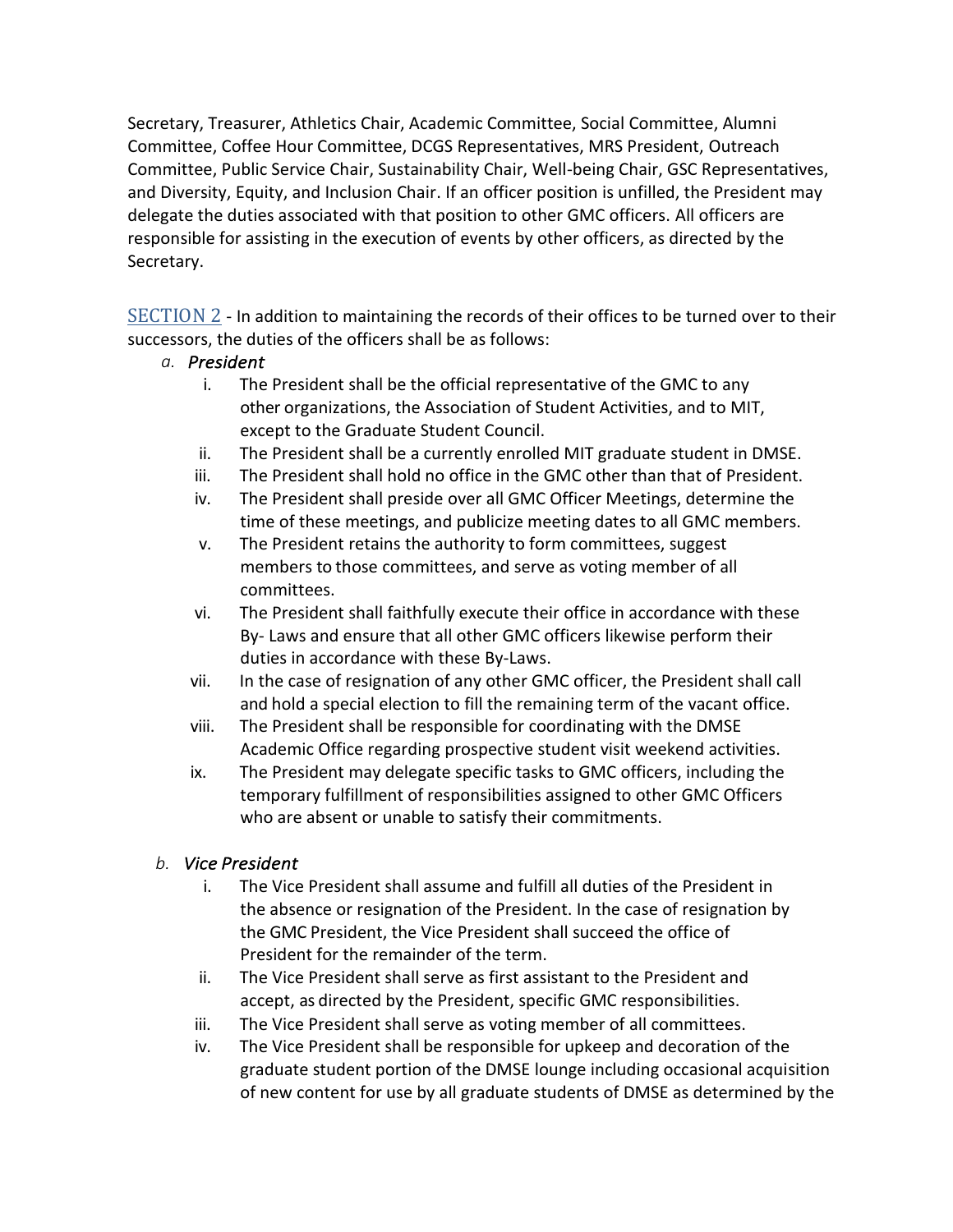GMC budget.

#### *c. Secretary*

- i. The Secretary shall serve as the official correspondent of the GMC, record minutes for all GMC meetings, and distribute meeting minutes to all GMC members.
- ii. In the absence of the Secretary, their duties shall fall upon the President, Vice President, or Treasurer based on availability.
- iii. The Secretary shall be responsible for upkeep of the GMC website.
- iv. The Secretary shall be responsible for taking attendance and establishing that a quorum is present for General Meetings.
- v. The Secretary shall be responsible for maintaining an official copy of the GMC By-Laws and furnishing all members with a copy of these By-Laws.
- vi. The Secretary shall be responsible for establishing and running a system to coordinate GMC officers assisting in GMC events outside their elected responsibilities.

#### *d. Treasurer*

- i. The Treasurer's primary responsibility is to manage and maintain the budget and financial records of the GMC.
- ii. The Treasurer shall be a currently enrolled MIT graduate student.
- iii. The Treasurer shall not also hold the office of President.
- iv. In the absence of the Treasurer, their duties shall fall upon the Vice President and Secretary, depending on availability. Upon the resignation of the Treasurer, the Vice President and Secretary shall maintain the duties of the Treasurer until a special election is held to elect a new Treasurer.
- v. The Treasurer shall draft an annual budget which includes proposed allocations for all positions by September 1 for the MIT fiscal year. The draft budget shall be approved by a majority at a GMC Officer Meeting before the Treasurer can present the budget to the DMSE Department Head for final approval.
- vi. The Treasurer must record every amount reimbursed in order to accurately track the budget.
- vii. The Treasurer shall prepare a detailed financial report annually to share with the GMC prior to the election of new GMC officers.

# *e. Athletics Chair*

- i. The Athletic Chair shall be responsible for organizing intramural sports for DMSE graduate students.
- ii. The Athletic Chair will attend the Intramural general body meetings, as a representative of the department, faithfully executing all associated general body duties.
- iii. The Athletic Chair shall serve as the primary liaison to intramural sports team captains throughout the active seasons dealing with issues of fines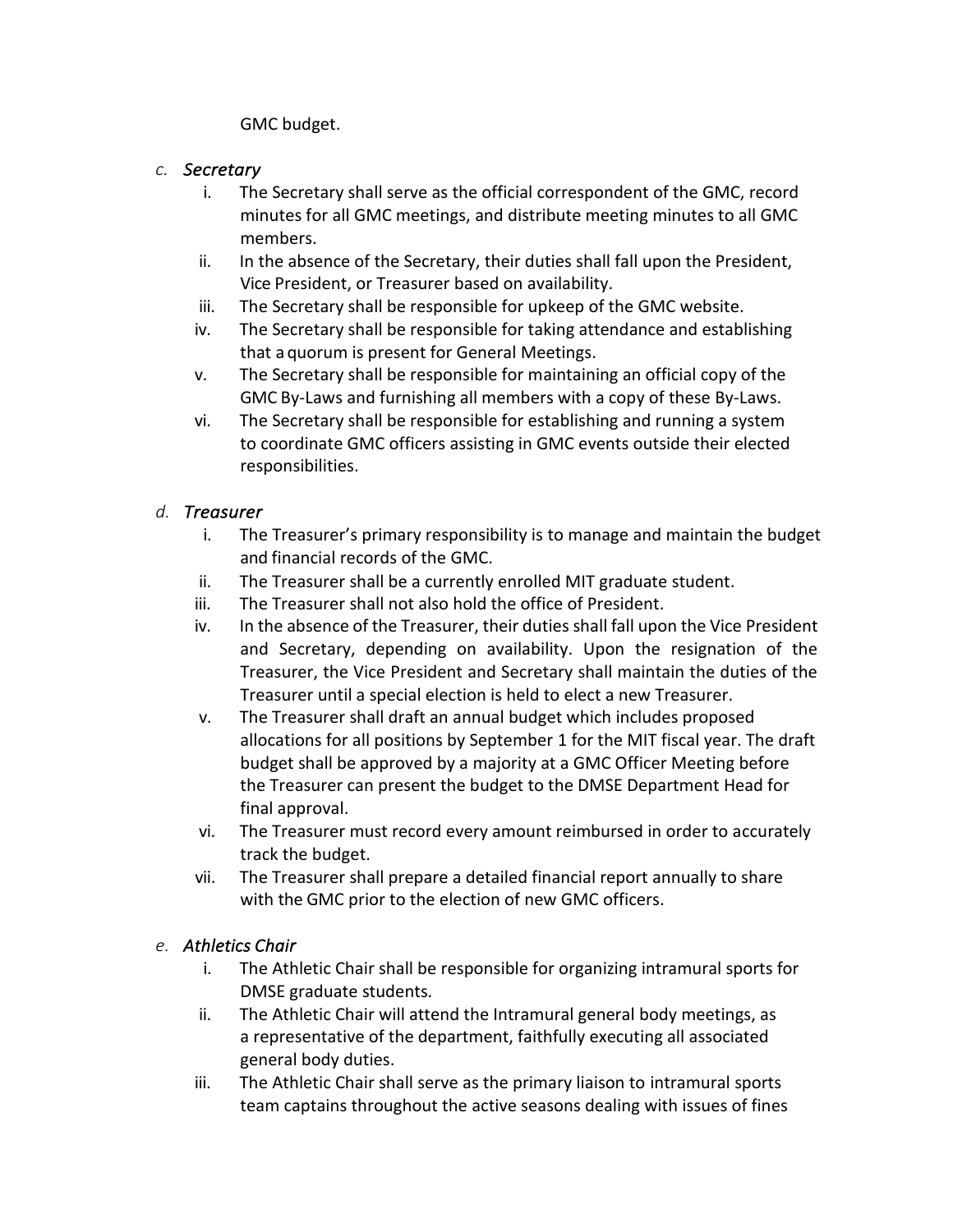or recruitment.

## *f. DCGS Representatives*

- i. The DCGS (Departmental Committee on Graduate Students) Representatives shall be responsible for attending DCGS meetings, voicing DMSE graduate student opinion in these meetings and to the DCGS Chair.
- ii. There shall be three DCGS Representatives.
- iii. The term of a DCGS Representative is two years.

# *g. Academic Committee*

i. The Academic Committee shall be responsible for organizing events which benefit DMSE graduate students academically through such activities as departmental talks and information panels.

## *h. Social Committee*

- i. The Social Committee shall be responsible for organizing DMSE graduate social activities, including themed socials, orientation events, and organized outings.
- ii. The Social Committee shall be responsible for upkeep of any storage areas provided by DMSE, and share this responsibility with the Outreach Committee.

# *i. Alumni Committee*

i. The Alumni Committee shall be responsible for connecting DMSE alumni and DMSE graduate students by organizing events such as alumni lunches and panels focused on choosing a career path.

# *j. GSC Representatives*

- i. The GSC (Graduate Student Council) Representatives shall be responsible for attending GSC general council meetings, voicing DMSE graduate student opinion in these meetings.
- ii. The GSC Representatives shall be responsible for effective communication of GSC action items to the GMC that concern or require participation of DMSE graduate students.
- iii. The GSC Representatives shall be responsible for meeting the eligibility requirements set by the GSC to secure Representative funding.
- iv. The GSC Representatives shall be responsible for requesting their Representative funding from the GSC in a timely manner.
- v. The GMC should appoint as many GSC Representatives as is necessary to ensure full representation in the GSC as determined by the GSC.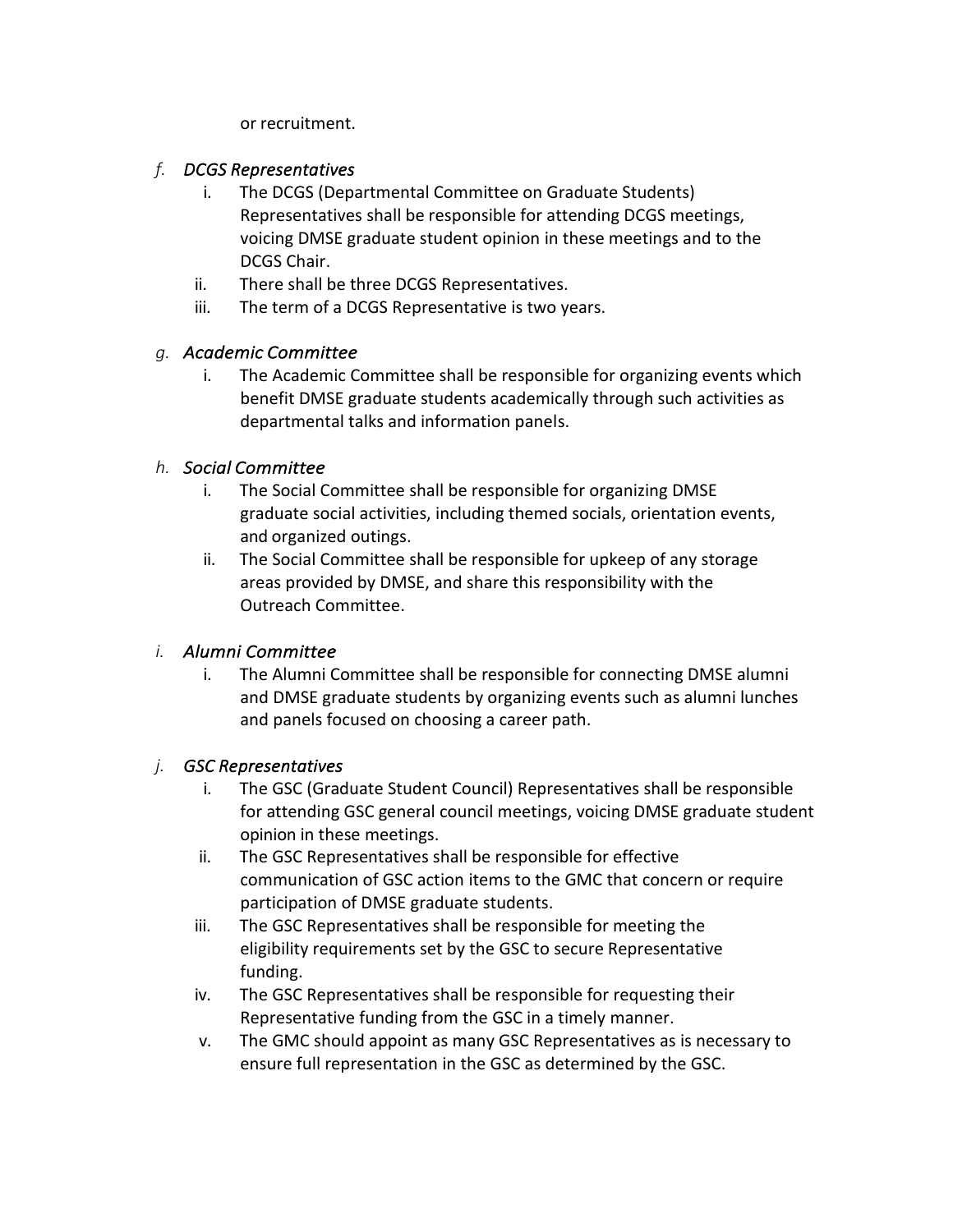## *k. Outreach Committee*

- The Outreach Committee shall be responsible for promoting the knowledge and understanding of materials science amongst the general public outside of MIT.
- ii. The Outreach Committee shall seek to find and coordinate opportunities to present the field in public forums and emphasize the importance and pervasiveness of materials science in daily life.
- iii. The Outreach Committee shall be responsible for upkeep of any storage areas provided by DMSE, and share this responsibility with the Social Committee.

# *l. Public Service Chair*

- i. The Public Service chair shall organize public service events for DMSE to participate in, such as group events to the Boston Food Bank, CASPAR kitchen, or Charles Clean-Up.
- ii. The Public Service Chair may coordinate events with the Priscilla King Gray Public Service Center at MIT.

## *m. Coffee Hour Committee*

i. The Coffee Hour committee shall be responsible for organizing monthly Coffee Hours for the DMSE community.

## *n. Sustainability Chair*

- i. The Sustainability Chair shall be responsible for promoting environmental sustainability at all GMC-sponsored events via incentivization (ex. line priority, reward system for bringing reusable tableware) or other methods.
- ii. The Sustainability Chair may create and/or run events or campaigns for the DMSE community which promote environmental sustainability as well as identify university-wide initiatives that DMSE/GMC can participate in.
- iii. The Sustainability chair shall maintain a central stock of eco-friendly single-use tableware for use at all GMC events as well as a stock of reusable tableware in the lounge.

#### *o. Well-being Chair*

- i. The Well-being Chair shall be responsible for managing the first-year graduate student mentorship program in DMSE.
- ii. The Well-Being Chair may coordinate events to promote graduate student and community well-being in DMSE.
- iii. The Well-Being Chair may act as a resource for DMSE graduate students to be connected to other well-being-related resources at MIT.
- iv. The Well-being Chair may collaborate with the Diversity, Equity, and Inclusion Chair to host and promote events related to DEI efforts.
- v. The Well-being Chair may collaborate with DMSE Resources for Easing Friction and Stress (REFS) to host and promote events related to well-being.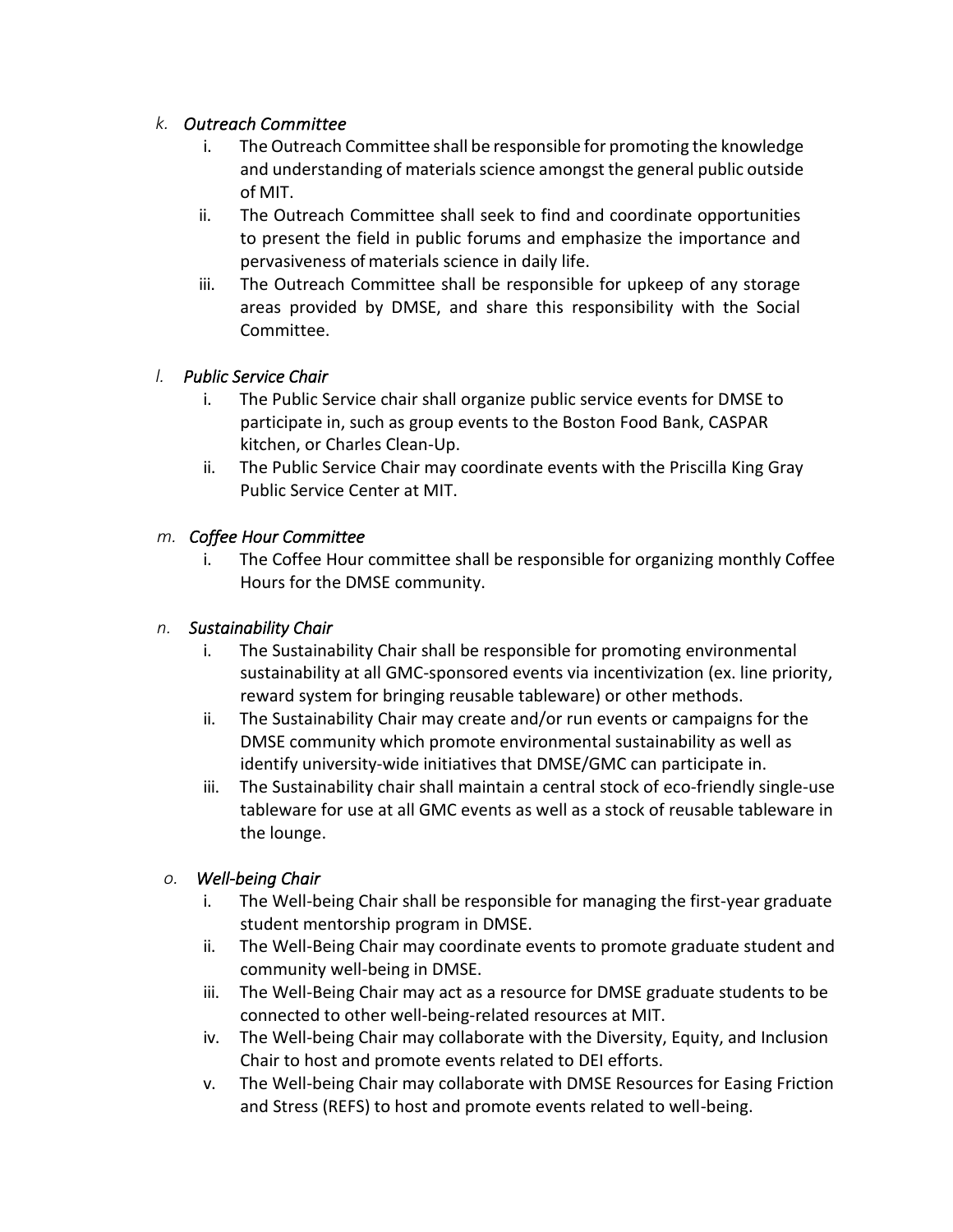vi. The Well-being Chair shall be responsible for conducting climate surveys with the Diversity, Equity, and Inclusion Chair, and may coordinate with other GMC officers to perform these surveys.

## *p. MRS President*

- i. The MRS President shall be responsible for acting as a graduate student liaison between GMC, DMSE, and the Materials Research Society (MRS).
- ii. The MRS President shall maintain a roster of DMSE graduate students who are active MRS members and be responsible for supplying this information to MRS to receive Chapter funding.
- iii. The MRS President shall be responsible for attending the MRS University Chapter Representatives Meetings at the MRS Fall and Spring National Meetings as a DMSE representative or delegating this responsibility to another person.

## *q. Diversity, Equity, and Inclusion Chair*

- i. The Diversity, Equity, and Inclusion (DEI) Chair shall be responsible for promoting activities around diversity, equity and inclusion on campus towards GMC's role of providing well-being support to DMSE graduate students.
- ii. The DEI chair shall attend the Graduate Student Council's Diversity and Classroom Initiative monthly meetings and serve as our department's DEI fellow to the Graduate Student Council DEI Committee.
- iii. The DEI Chair may collaborate with the Well-being Chair to host and promote events related to DEI efforts.
- iv. The DEI Chair may collaborate with groups outside the GMC to host and promote events related to DEI efforts.
- v. The DEI Chair shall be responsible for conducting climate surveys with the Well-being Chair, and may coordinate with other GMC officers to perform these surveys.

#### **ARTICLE III – ELECTION OF OFFICERS**

 $SECTION 1$  – Officers shall be elected yearly by popular vote at the final social of the year or by popular vote as conducted through an online election.

- a. The number of slots on committees is to be decided by the GMC in a GMC Officer Meeting before the annual election.
- b. All GMC members must be notified of the social or online election. Individuals who are unable to attend the social shall be given the opportunity to vote via an absentee ballot organized by the Secretary. All absentee ballots shall be distributed, collected, and counted by the Secretary.
- c. Receiving a vote from a plurality of the GMC members participating in the election of officers shall be required for election.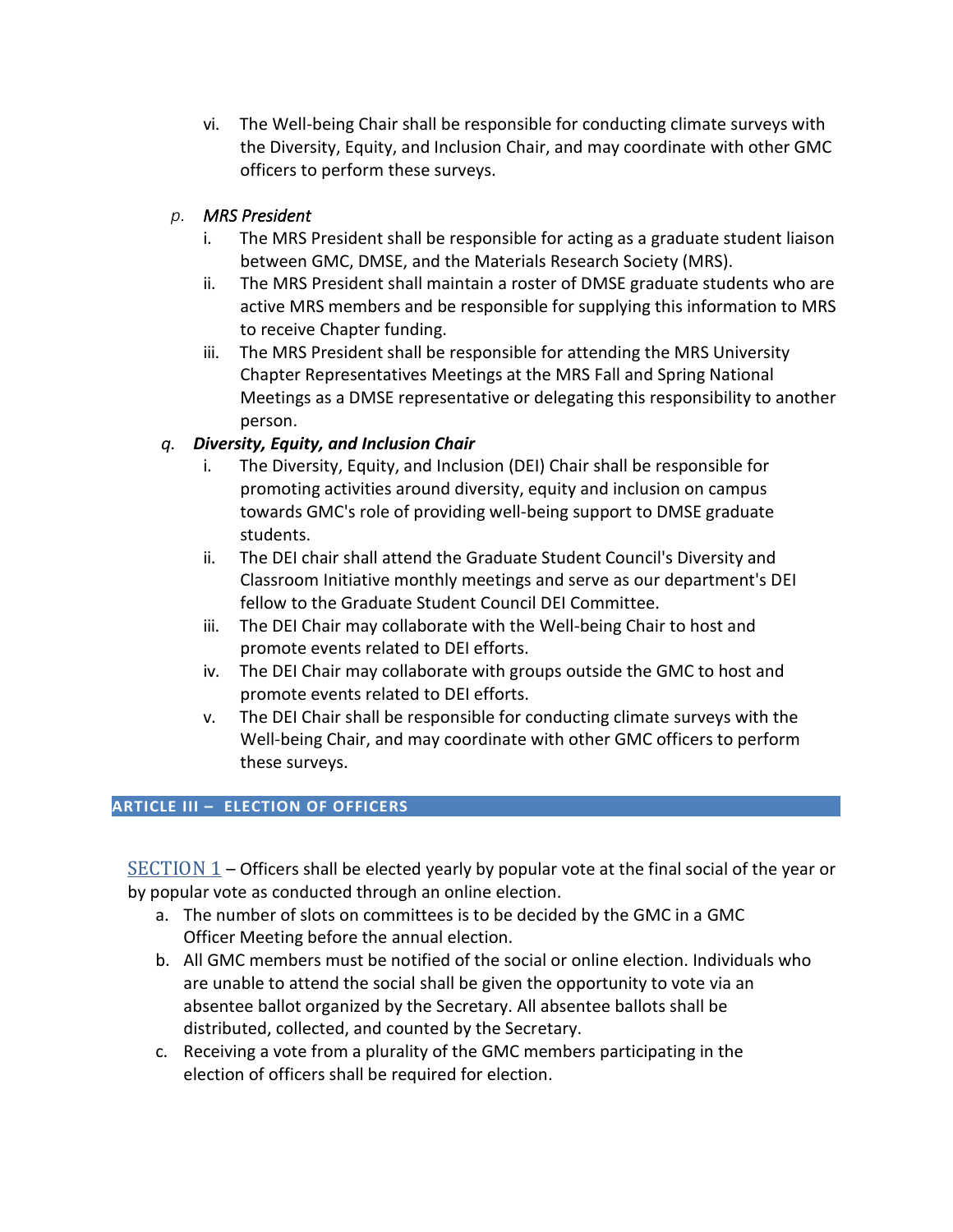SECTION 2 – With the exception of DCGS Representatives, all GMC officers shall serve a term lasting one year and may serve no more than two consecutive terms in one office.

 $SECTION 3$  – The new officers shall take office by June 30th, after a GMC transition</u> meeting.

- a. Between election and the GMC transition meeting, the incoming officers are given the title of "elect" (e.g. President-Elect).
- b. Officers-elect may plan and coordinate transition activities but shall not commit funds without the approval of the outgoing officer. In cases where the officer retains their seat, this rule does not apply.

 $SECTION 4 - A$  special election shall be held to fill any vacant office occurring before the next regular election, with the exception of a vacancy in the office of President. Should the office of the President become vacant, the Vice-President shall assume the office of President until the next regular election. All open positions to be filled by special election must be publicized to the DMSE community two weeks prior to the special election. The nominee who receives a plurality of votes is considered to be the winner of a special election race and is appointed to the position for the remainder of the term.

 $SECTION 5 -$  a recall election for any office may be initiated by vote or written request</u> by at least half of the GMC officers. An elected officer is removed from office by a twothirds vote for removal by GMC Officers in a recall election.

#### **ARTICLE IV – GMC MEETINGS**

SECTION 1 – The GMC shall hold GMC Officer Meetings to facilitate communication on issues of GMC business.

- a. GMC Officer Meetings shall be held at least once every two months from August to June.
- b. Attendance is considered mandatory for GMC officers at GMC Officer Meetings.
- c. A quorum at GMC Officer Meetings is constituted by the physical presence of GMC officers equal to 50% of the number of elected GMC officers, rounding up, plus one.
- d. Unless specified otherwise, voting decisions by the GMC shall be made by simple majority provided quorum has been established. A majority is defined as more than half of the total number of all elected GMC officers.
- e. The President shall abstain from voting for all meetings over which they preside. In the case of a tie, a President may vote to break the tie.

 $SECTION 2$  – Minutes must be taken at all GMC Officer Meetings. It is the responsibility</u> of the Secretary to record, distribute, and keep minutes. In their absence, any officer may take minutes to be provided to the Secretary at a later time and to be distributed to the GMC. During such a meeting, the officer responsible for the minutes shall be selected by